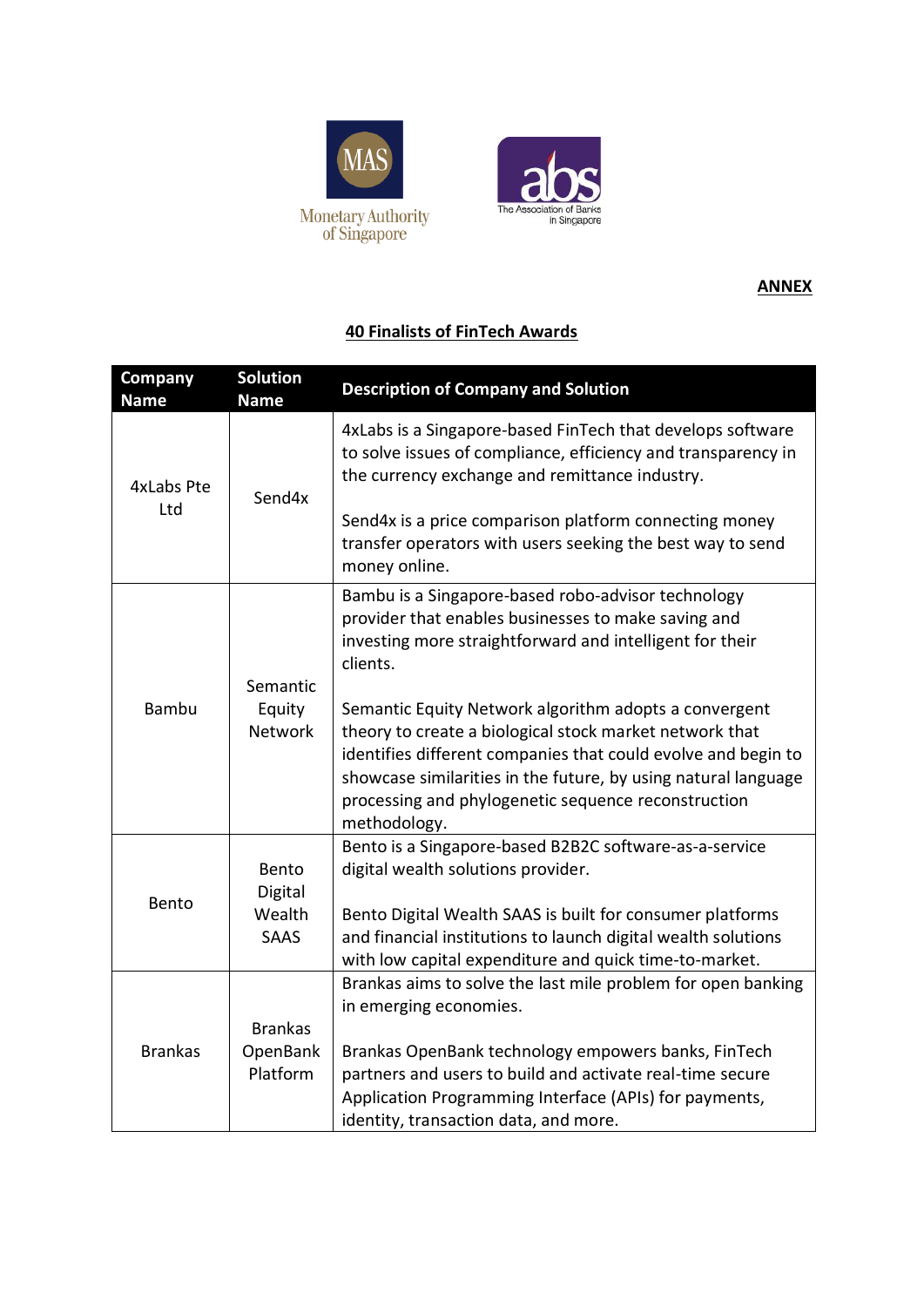| CredoLab<br>Pte Ltd       | CredoScore                                                    | CredoLab is a Singapore-based FinTech that develops bank-<br>grade digital scorecards for banks, consumer finance<br>companies, auto lenders, online and mobile lenders,<br>insurance companies, and retailers from smartphone device<br>metadata.<br>CredoScore algorithm churns all the metadata from<br>smartphone devices into a score that can be applied to<br>businesses to improve the quality of decisions taken.                                                                              |
|---------------------------|---------------------------------------------------------------|---------------------------------------------------------------------------------------------------------------------------------------------------------------------------------------------------------------------------------------------------------------------------------------------------------------------------------------------------------------------------------------------------------------------------------------------------------------------------------------------------------|
| Data<br>Republic          | Senate<br>Data<br>Exchange<br>Platform                        | Data Republic allows organisations to share data, with<br>information de-identified to protect individual privacy and<br>with commercial risk mitigated.<br>Senate Data Exchange Platform provides legal, governance<br>and licensing workflows for companies when sharing data.                                                                                                                                                                                                                        |
| Digicro Pte<br>Ltd        | Spean Luy                                                     | Digicro provides micro loans, from \$50 to \$1,000, to the<br>unbanked people in Cambodia through its mobile app, Spean<br>Luy, by applying machine learning to assess their credit risk,<br>based on data from their smartphones.                                                                                                                                                                                                                                                                      |
| Digital<br>Ventures       | B2P (Block<br>chain<br>Solution<br>for<br>Procure-to-<br>Pay) | Digital Ventures is a subsidiary of Siam Commercial Bank that<br>invests, experiments and develops FinTech innovations and<br>services.<br>B2P is an integrated blockchain platform for Procure-to-Pay.<br>Built on Corda Distributed Ledger Technology, it allows buyer<br>and seller companies to create, exchange, verify and record<br>business transactions. It also allows financial institutions to<br>provide supply chain financing and payment services to all<br>companies in the ecosystem. |
| Finaxar                   | <b>FXR One</b>                                                | To provide liquidity to SMEs, Finaxar Credit Lines enables<br>business payments through a single, integrated platform that<br>aligns with businesses' cash flows.<br>FXR One is a lending-as-a-service platform that allows banks<br>to provide unique credit products to SMEs.                                                                                                                                                                                                                         |
| <b>FinKYCK Pte</b><br>Ltd | <b>KYCK (KYC</b><br>Kit)                                      | FinKYCK works alongside regulators and government<br>agencies to drive financial inclusion across Indonesia.<br>It provides KYC Kits that enable remote onboarding<br>capabilities and enhanced KYC process flow through omni-<br>optical character reading and facial recognition technologies.                                                                                                                                                                                                        |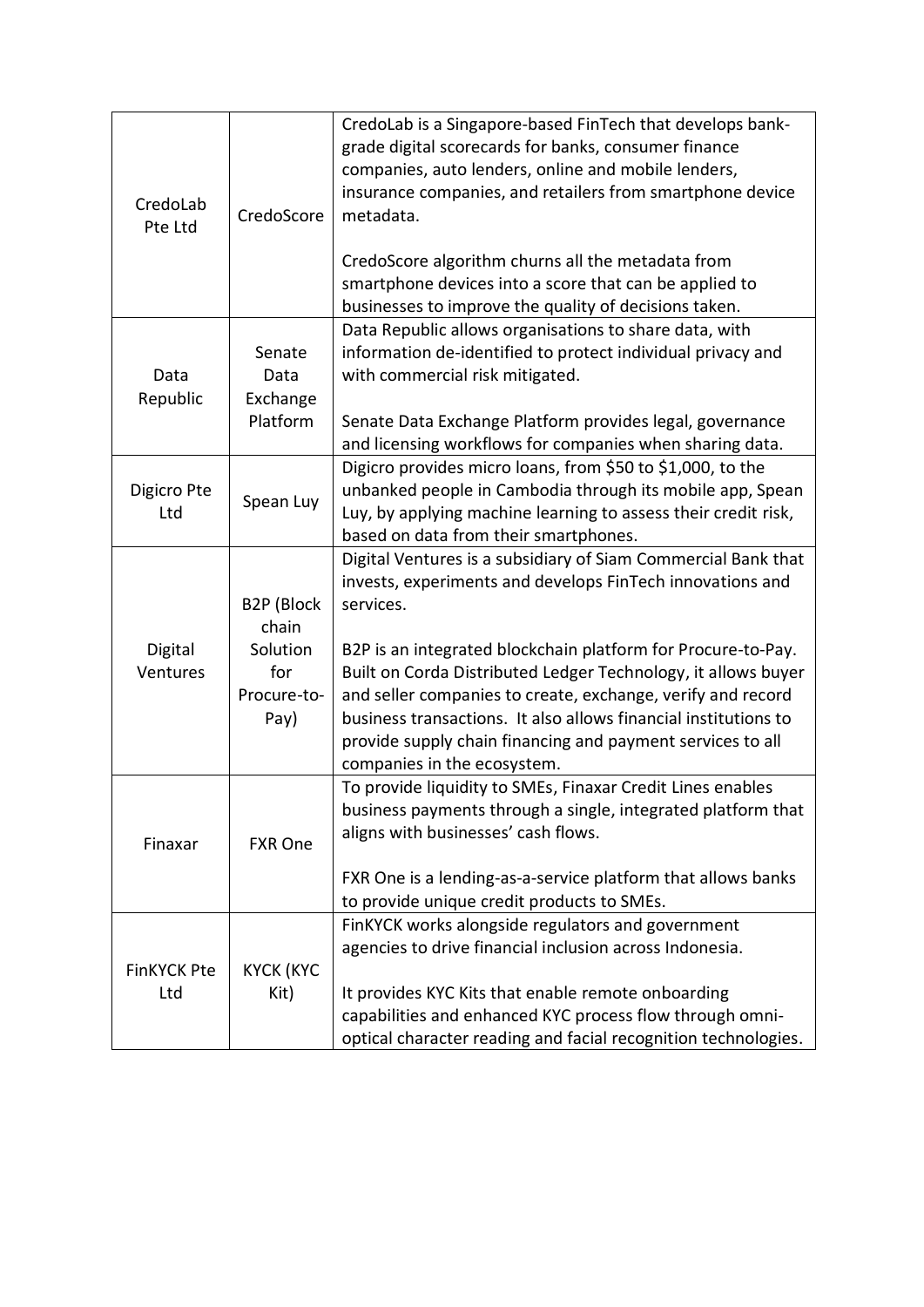| Grab<br><b>Holdings Inc</b>                       | Grab-<br>ZhongAn<br>Insurance<br>Launch        | Through its open platform strategy, Grab works with<br>partners to provide safe, accessible and affordable transport;<br>food, package, and grocery delivery; mobile payments and<br>financial services in Southeast Asia.<br>Grab and ZhongAn Technologies International Group Limited<br>formed a joint venture to create a digital platform to deliver<br>customised insurance products to Grab's Southeast Asian<br>users. |
|---------------------------------------------------|------------------------------------------------|--------------------------------------------------------------------------------------------------------------------------------------------------------------------------------------------------------------------------------------------------------------------------------------------------------------------------------------------------------------------------------------------------------------------------------|
| Happay (VA<br>Tech<br><b>Ventures Pvt</b><br>Ltd) | Happay                                         | Happay is a cloud-based business expenditure management<br>software provider.<br>It offers corporate payment cards with built-in spend<br>controls that are linked to its cloud-based expenditure<br>management platform. This allows businesses to fund,<br>budget, track and analyse their company spending in one<br>place and in real-time.                                                                                |
| <b>IBSFINtech</b><br>India Pvt Ltd                | Innovative<br>Treasury ™                       | IBSFINtech is an enterprise treasury and risk management<br>solution provider.<br>Innovative Treasury ™ enables chief financial officers and<br>treasurers to enhance visibility, improve control, mitigate<br>operational risk, drive automation and optimise business<br>efficiency.                                                                                                                                         |
| <b>InfoCorp</b><br>Technologies<br>Pte Ltd        | FarmTrek<br>Project in<br>Myanmar              | InfoCorp Technologies is a Singapore-based integrated<br>FinTech and AgriTech company that brings inclusive financial<br>services to the livestock industry in emerging markets via its<br>blockchain-based platform, FarmTrek.<br>FarmTrek provides cattle registry, livestock insurance and<br>lending to smallholder cattle farmers in Myanmar.                                                                             |
| Kaiko                                             | Kaiko -<br>Digital<br>Assets<br>Market<br>Data | Kaiko is a market data provider in the blockchain-based<br>digital assets space, providing institutional investors and<br>market participants with enterprise-grade data<br>infrastructure.<br>Kaiko collects, normalises, stores, and distributes digital asset<br>market data via a livestream WebSocket, REST API, and<br>cloud-based flat-file data feed, to which clients connect to<br>build data-driven applications.   |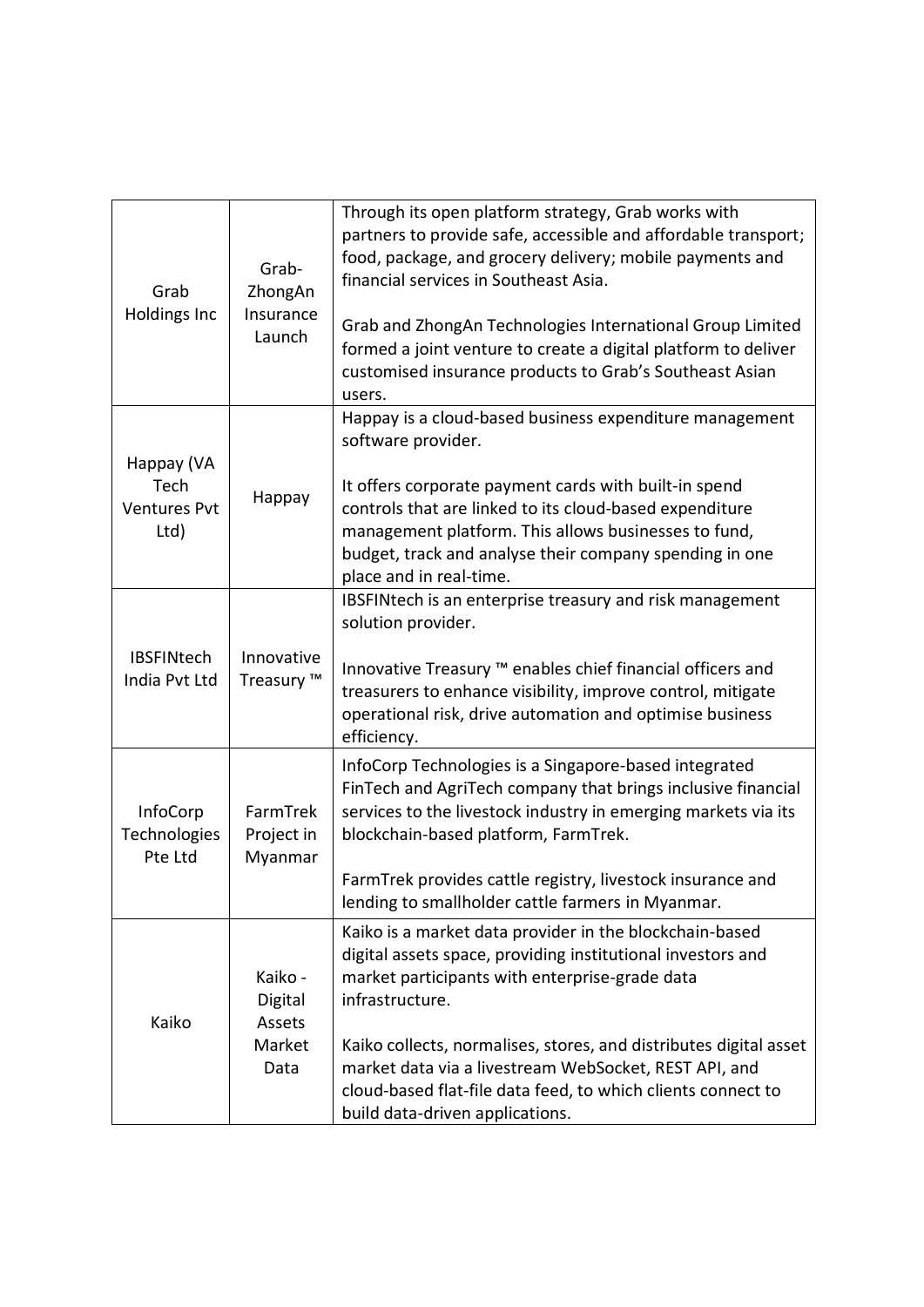| Kashtec<br>International<br>Pte Ltd                           | Kashtec                                             | Kashtec is a Singapore-based FinTech providing B2B e-<br>marketplace technology solution to SME ecosystem partners,<br>banks and other organisations.<br>Kashtec's technology solution enables businesses to create<br>online communities of business buyers and sellers to trade<br>online and settle these trade transactions using their Digital<br>Trade Credit solution. |
|---------------------------------------------------------------|-----------------------------------------------------|-------------------------------------------------------------------------------------------------------------------------------------------------------------------------------------------------------------------------------------------------------------------------------------------------------------------------------------------------------------------------------|
| Lucep Pte<br>Ltd                                              | Lucep $\le$<br>Collab 3.0<br><b>EMEA</b><br>MetLife | Specialising in insurance, Lucep is a Singapore-based sales<br>and marketing platform that connects a customer's digital<br>engagement to personal interaction with the insurance<br>agent.                                                                                                                                                                                   |
|                                                               |                                                     | Lucep's omni-channel engagement system integrates with a<br>variety of front-end digital channels (e.g. social media ads,<br>landing pages, chat bots, online forms) and enterprise<br>solutions (e.g. CRMs and digital marketing platforms) and<br>offers comprehensive end-to-end lead and performance<br>tracking.                                                         |
|                                                               |                                                     | Mount Wish offers automated insurance for FX, interest rate<br>and commodity price risks.                                                                                                                                                                                                                                                                                     |
| Mount Wish<br>Corporation                                     | RiskPool                                            | RiskPool is an Enterprise Resource Planning-integrated and<br>automated (mutual) insurance for FX, interest rate and<br>commodity price risks, based on a cross-customer netting<br>approach.                                                                                                                                                                                 |
| MyCash<br>Online (SG)<br>Pte Ltd                              | MyCash<br>Online                                    | MyCash Online provides unbanked migrant community in<br>Malaysia, Singapore, and Australia with access to financial<br>products and services through mobile phones.                                                                                                                                                                                                           |
|                                                               |                                                     | It enables unbanked migrant workers to purchase financial<br>products and services online and remit money across<br>countries without any bank account, using their mobile<br>phones.                                                                                                                                                                                         |
| <b>NTUC</b><br>Income<br>Insurance<br>Co-operative<br>Pte Ltd | Droplet                                             | NTUC Income is an insurance co-operative in Singapore. It<br>was established to make essential insurance accessible to all<br>Singaporeans.                                                                                                                                                                                                                                   |
|                                                               |                                                     | Droplet uses rainfall and ride hailing data to create an<br>insurance product that covers private ride hailing surge<br>pricing due to rain. It is also designed with a fully automated<br>claims process from submission to payout, through Robotic<br>Process Automation and PayNow integrations.                                                                           |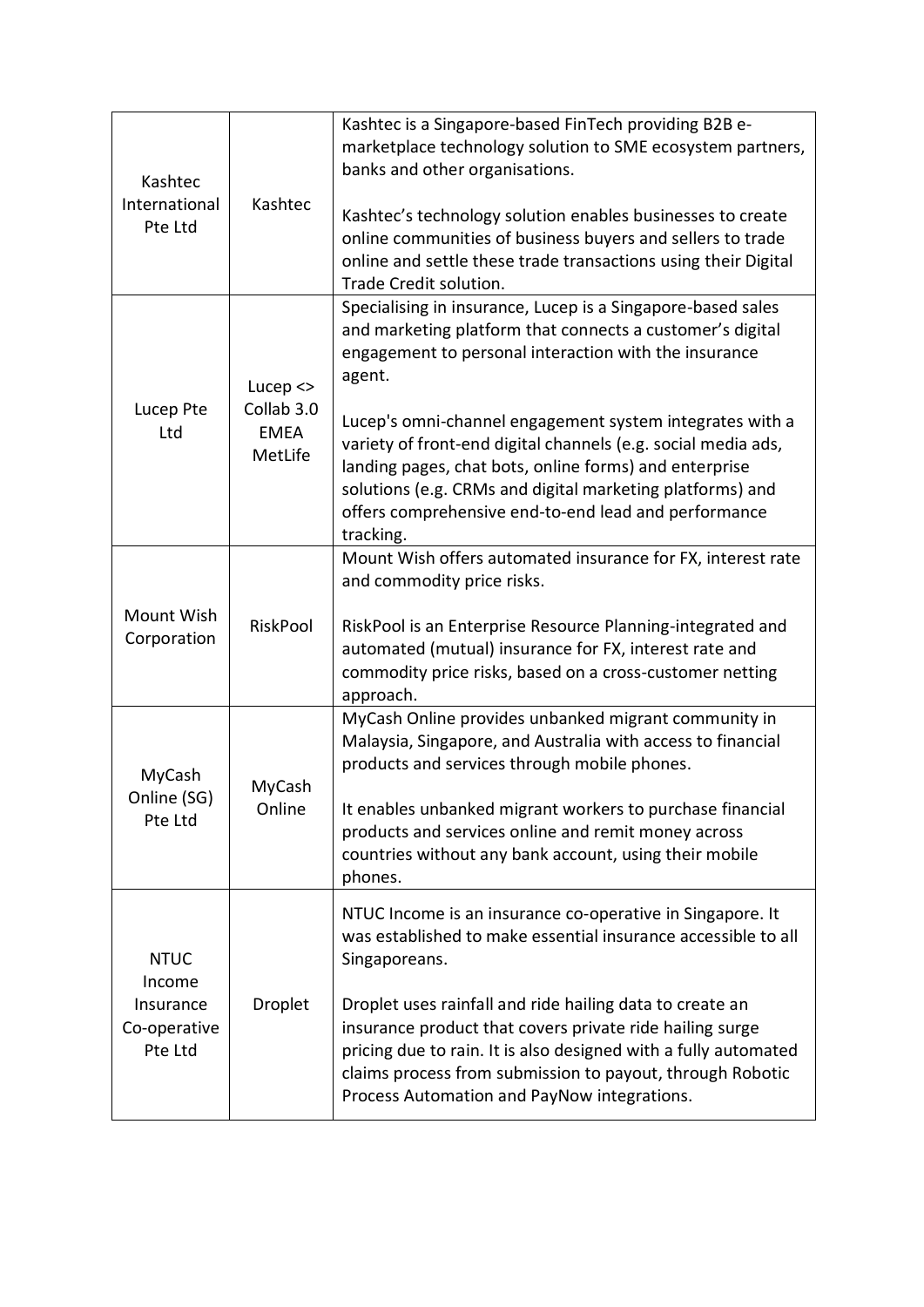|             |                         | NXTBK, Inc. provides modern, cloud-based software solutions      |
|-------------|-------------------------|------------------------------------------------------------------|
|             |                         |                                                                  |
|             |                         | for the banking and finance industry in Asia.                    |
|             | Nextbank                |                                                                  |
| NXTBK, Inc  | Credit                  | Nextbank Credit Scoring automates the assessment process         |
|             | Scoring                 | performed by banks and financial institutions and helps them     |
|             |                         | determine the probability of whether an individual is likely to  |
|             |                         | repay an offered loan.                                           |
|             |                         | OakNorth provides SMEs with the debt finance they need to        |
|             |                         | compete against large corporates.                                |
|             |                         |                                                                  |
|             |                         | OakNorth allows financial institutions to significantly improve  |
| OakNorth    | OakNorth                | and accelerate their credit decision and monitoring              |
|             |                         | capabilities. It pulls in a wide range of relevant internal and  |
|             |                         | third-party data sets that enhance credit analysis and creates   |
|             |                         | a forward-looking view on the borrower's business growth         |
|             |                         | through benchmarking and detailed scenario analysis.             |
|             |                         |                                                                  |
|             |                         | Onchain Custodian (ONC) is a Singapore-based FinTech that        |
|             |                         | offers a global, standardised, resilient and compliant custody   |
|             |                         | service for the safekeeping of institutional digital asset       |
| Onchain     | <b>SAFE</b>             | investments.                                                     |
| Custodian   | Platform                |                                                                  |
|             |                         | SAFE platform offers a multi-signatory cold storage that         |
|             |                         | enables businesses to co-manage their assets or delegate full    |
|             |                         | custody to ONC, based on multi-approved instructions from        |
|             |                         | the client that are securely authenticated on ONC's platform.    |
|             |                         | Optimai aims to make investments simpler, smarter and            |
|             | Optimai<br><b>PRIME</b> | safer. It also seeks to empower financial institutions to go-to- |
|             |                         | market and scale their business quickly through their multi-     |
| Optimai Pte |                         | asset, multi-market integrated PRIME platform. The platform      |
| Ltd         |                         | enables financial institutions to manage their business, risk,   |
|             |                         | operations and compliance for capital markets, wealth            |
|             |                         |                                                                  |
|             |                         | management and banking services.                                 |
|             |                         | Oromico offers a software-as-a-service to consumers and          |
|             |                         | small businesses, empowering them to have a consolidated         |
|             |                         | view of their finances in order to plan for future events or for |
|             |                         | audit purposes.                                                  |
| Oromico     | Orovault                |                                                                  |
|             |                         | Orovault is an automated solution that allows users to have a    |
|             |                         | consolidated view of their finances and keep track of their      |
|             |                         | expenses, income, assets and liabilities on one single           |
|             |                         | platform.                                                        |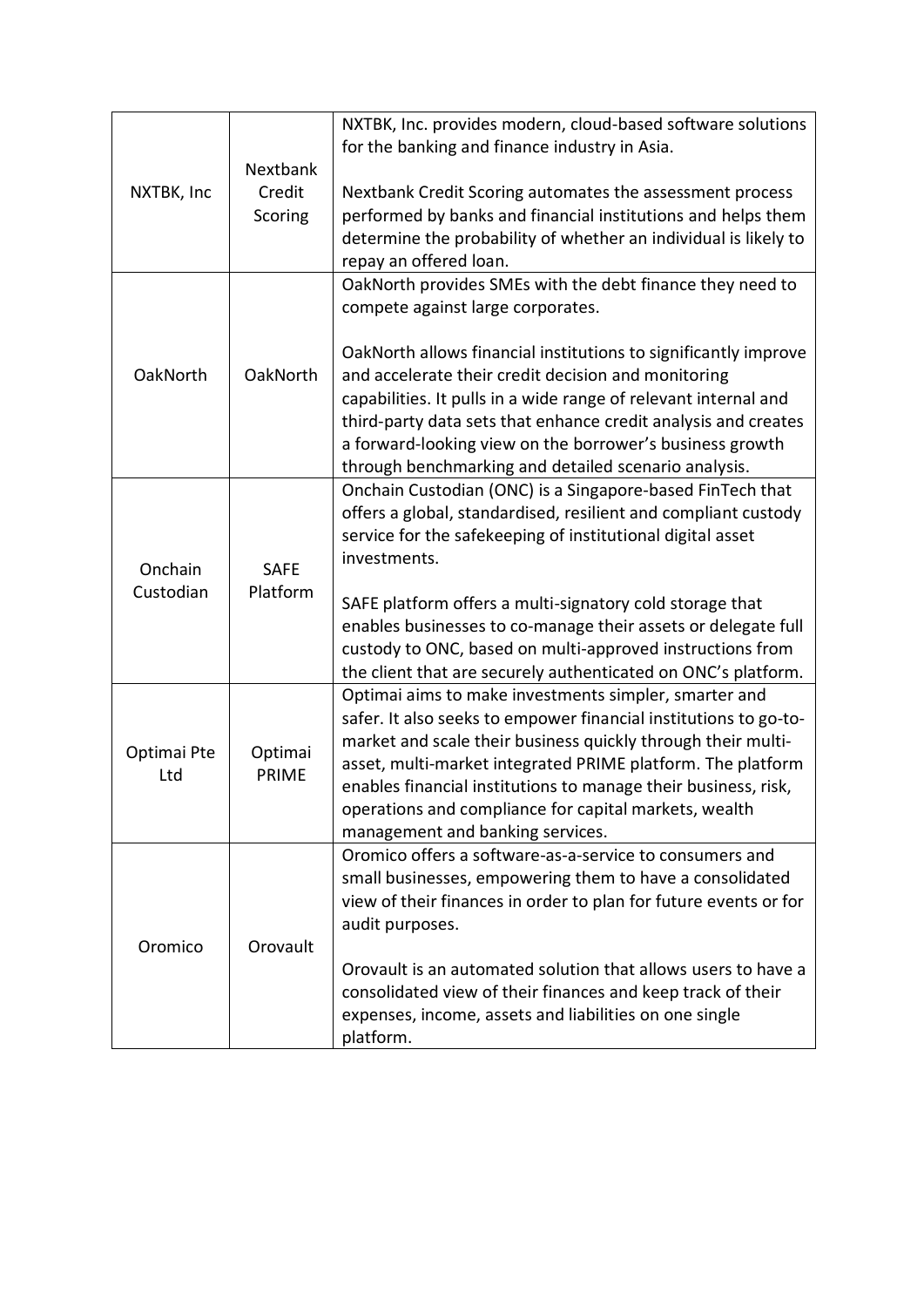| Pand.ai Pte<br>Ltd                      | Al<br>Powered<br>Chat Bot | Pand.ai provides artificial intelligence (AI)-powered chat<br>bots for financial service providers, using transfer-learning-<br>based natural language processing technology.<br>Its AI-powered chat bot serves as a virtual assistant to<br>support sales engagement and boost productivity of sales<br>agents.                                                                                                                                                                            |  |
|-----------------------------------------|---------------------------|---------------------------------------------------------------------------------------------------------------------------------------------------------------------------------------------------------------------------------------------------------------------------------------------------------------------------------------------------------------------------------------------------------------------------------------------------------------------------------------------|--|
| R <sub>5</sub>                          | <b>R5C3</b>               | R5 is a forex marketplace that specialises in the currencies<br>of emerging economies.<br>R5C3 platform allows traders to trade with each other and<br>choose how specific trades are routed and settled post-<br>trade.                                                                                                                                                                                                                                                                    |  |
| Razer Pay<br><b>Holdings Pte</b><br>Ltd | Razer<br>Fintech          | Razer Pay, a B2C e-wallet, was established as the FinTech<br>arm of Razer Inc, a lifestyle brand for gamers. Razer also<br>provides B2B solutions including online-to-offline<br>payments.<br>Razer Fintech is an offline-to-online digital payment<br>network that seeks to provide fast and convenient digital<br>payments to youths, millennials and the underserved<br>consumers. It enables consumers to perform cash-over-<br>counter top-ups directly into their Razer Pay e-wallet. |  |
| Skooly Pte Ltd                          | Skooly                    | Skooly is a global collaboration and cashless payments<br>platform that enables schools and families to track and<br>manage education progress, events and messaging in one<br>place.                                                                                                                                                                                                                                                                                                       |  |
| Sparrow Tech<br>Pte Ltd                 | Sparrow                   | Sparrow Tech offers financial trading technology software<br>and solutions.<br>Sparrow is an options trading platform that seeks to<br>simplify risk control and monetisation of users' digital<br>assets. It empowers financial institutions and individuals to<br>trade options that are settled by smart contracts.                                                                                                                                                                      |  |
| Stackseer<br>Technologies<br>Pte Ltd    | Merkle<br>Science         | Stackseer Technologies enables banks and blockchain<br>companies to prevent AML risks through its risk monitoring<br>solution.<br>Merkle Science provides a risk monitoring solution for<br>government agencies and blockchain companies to detect<br>and prevent illegal use of cryptocurrencies.                                                                                                                                                                                          |  |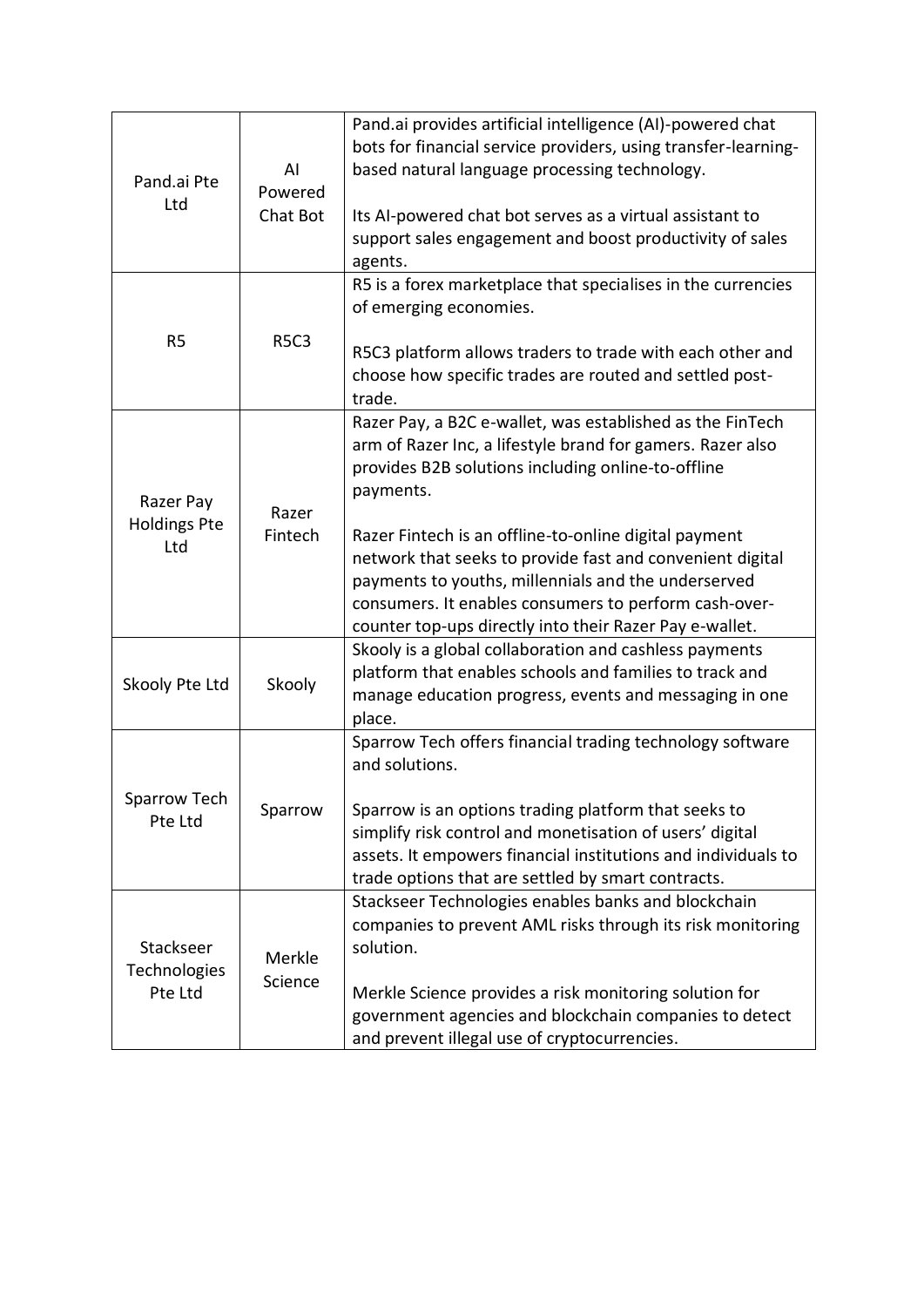| Techbins<br><b>Solutions Pvt</b><br>Ltd     | Niki.ai                                               | Techbins Solutions seeks to simplify online payments for<br>the masses.<br>Niki.ai is a voice- and vernacular-enabled commerce app                                                                                                                     |
|---------------------------------------------|-------------------------------------------------------|--------------------------------------------------------------------------------------------------------------------------------------------------------------------------------------------------------------------------------------------------------|
|                                             |                                                       | that takes care of all household payments including<br>monthly bills, bus or movie tickets, local deals and more.                                                                                                                                      |
| Thunes                                      | Thunes                                                | Thunes is a B2B cross-border payments network for<br>emerging markets. Their payment platform processes real-<br>time transactions globally and enables peer-to-peer<br>remittance processing, mass payout, digital payments and<br>business payments. |
|                                             | <b>Borderless</b>                                     | TransferWise seeks to make international money transfers<br>cheap, fair and simple.                                                                                                                                                                    |
| <b>TransferWise</b>                         | Account                                               | Its Borderless Account is a multi-currency account that<br>allows users to send, hold and spend money in 49<br>currencies.                                                                                                                             |
| Union Bank of<br>the<br>Philippines         | Project i2i                                           | Union Bank of the Philippines provides banking and<br>financial services in the Philippines.                                                                                                                                                           |
|                                             |                                                       | Project i2i is a blockchain-based transaction and payment<br>system that provides the unbanked with immediate and<br>cost-efficient access to a wide array of financial products.                                                                      |
| United<br><b>Overseas Bank</b><br>Ltd (UOB) | TMRW by<br><b>UOB</b>                                 | UOB, an Asian bank, believes in being a responsible<br>financial services provider. It is committed to making a<br>difference in the lives of their stakeholders and in the global<br>communities in which they operate.                               |
|                                             |                                                       | TMRW is a mobile-only bank designed for ASEAN<br>millennials who prefer to bank on their mobile phones,<br>anywhere and anytime.                                                                                                                       |
| Value3<br>Advisory                          | algoCRED -<br>Capital<br>Markets<br>$Al-$<br>platform | Value3 is a B2B FinTech offering risk management and<br>robo-advisory software-as-a-service solution that leverages<br>on big data, artificial intelligence (AI) and quant research.                                                                   |
|                                             |                                                       | AlgoCRED is an AI platform that enables capital market<br>investors and risk managers to make better financial<br>decisions through independent and fully automated credit<br>ratings, research, robo-advisory chat bot and smart<br>analytics.        |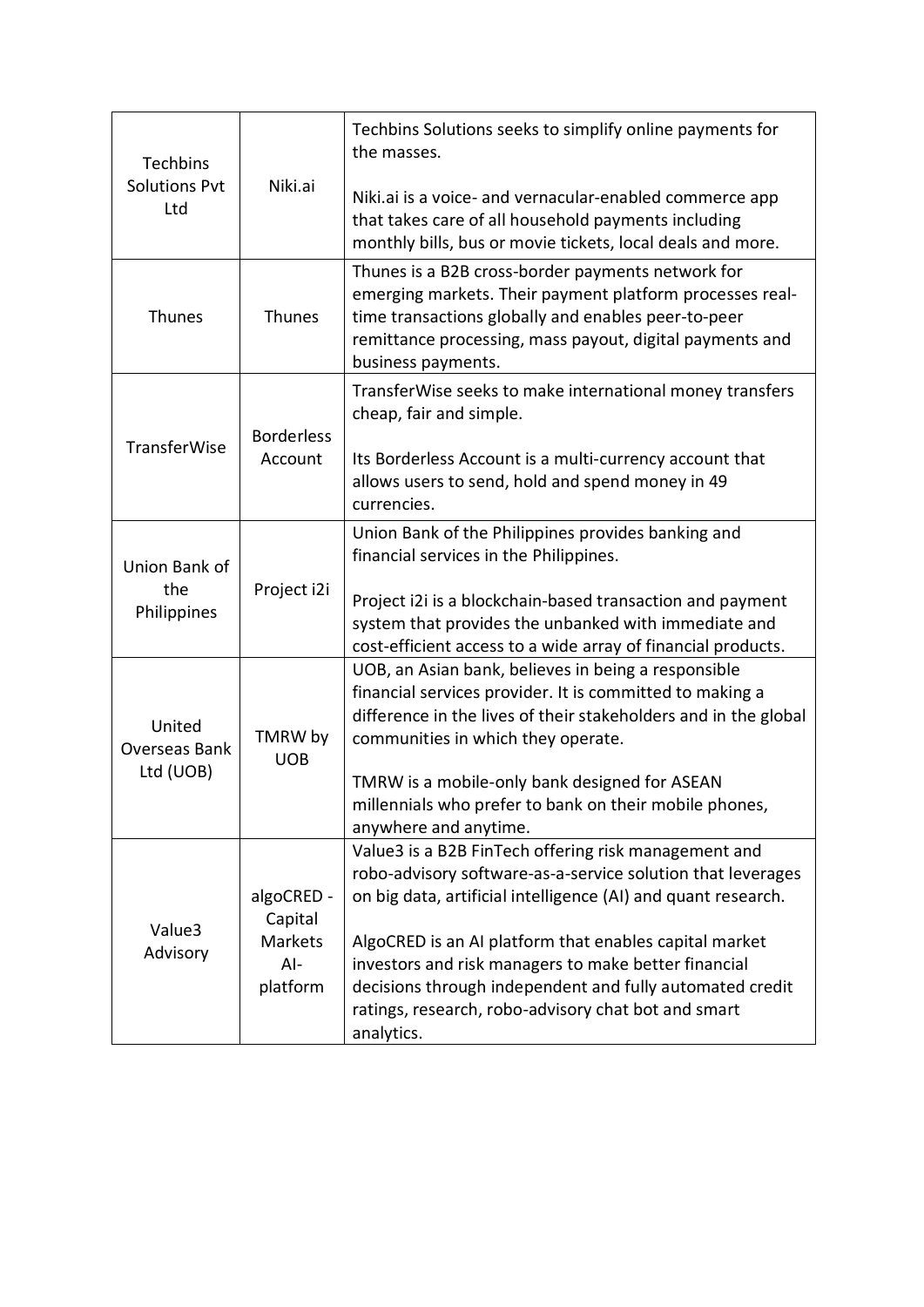| VoxSmart<br>Pte Ltd | VSmart | VoxSmart provides multi-channel mobile surveillance<br>solutions such as mobile voice calls, SMS, voicemail,<br>WhatsApp and WeChat text messaging recording.<br>VSmart helps financial institutions reduce risk and enable                                           |
|---------------------|--------|-----------------------------------------------------------------------------------------------------------------------------------------------------------------------------------------------------------------------------------------------------------------------|
|                     |        | global compliance through multi-channel mobile surveillance<br>of financial users.                                                                                                                                                                                    |
| Vymo                | Vymo   | Vymo is a mobile-first customer relationship management<br>solution for sales representatives in the banking, financial<br>services and insurance industry.                                                                                                           |
|                     |        | Vymo processes terabytes of engagement data to help sales<br>agents understand what they should be doing on a daily basis<br>to meet their most critical business objectives.                                                                                         |
| ZigWay              | ZigWay | ZigWay helps low-income families in Myanmar gain direct<br>access to cheap and flexible nano loans (\$5 to \$200) via their<br>phones. ZigWay provides a fully automated loan process and<br>allows them to make daily repayments that match their daily<br>earnings. |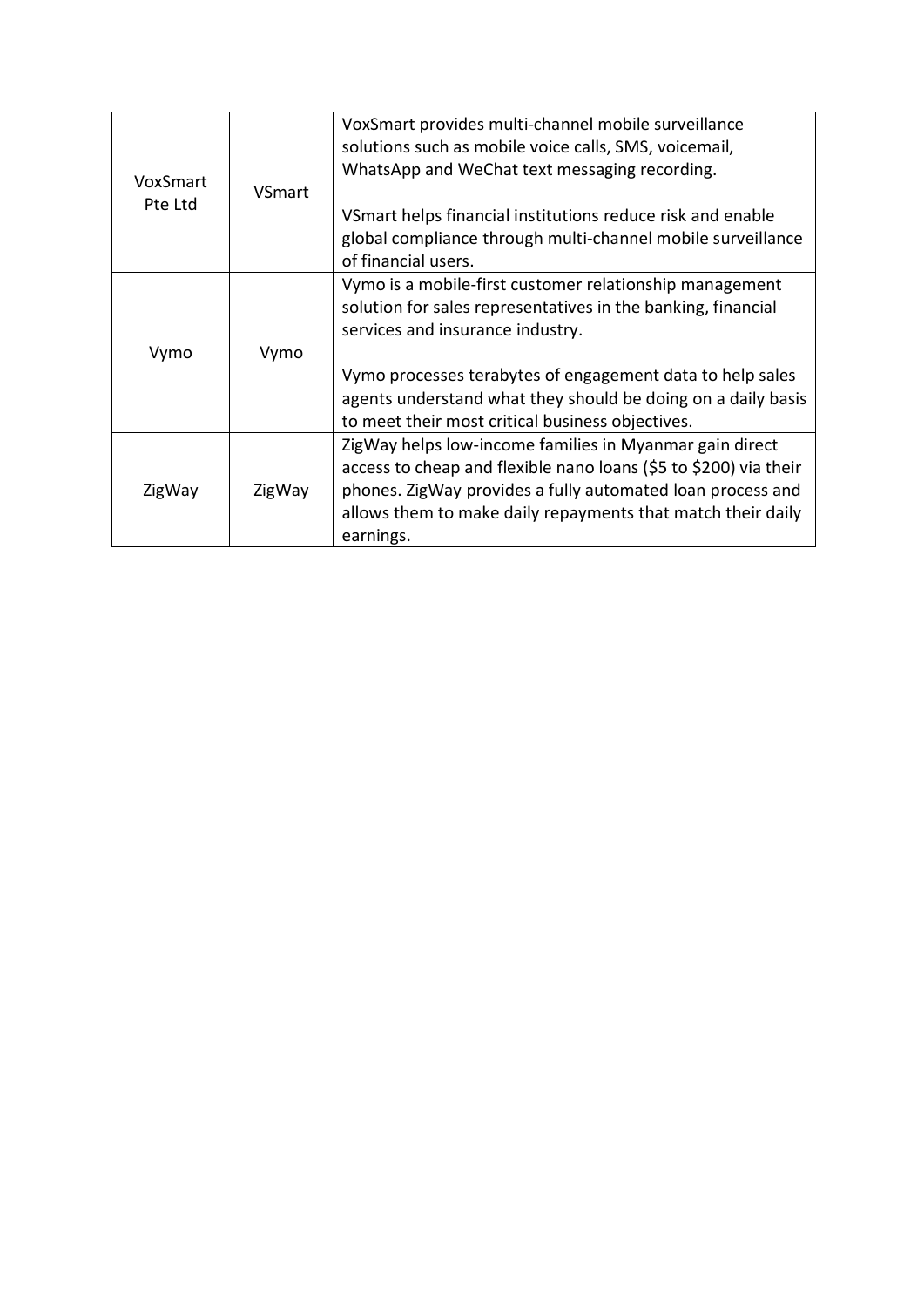# **Judging Panel for the Selection of 40 FinTech Awards Finalists**

| <b>Full Name</b>        | <b>Title</b>                                                                                       | <b>Organisation</b>                               |
|-------------------------|----------------------------------------------------------------------------------------------------|---------------------------------------------------|
| Kevin Lim               | Managing Partner of 1823 Ventures<br>Senior Vice President, Group<br>Strategy of UOB               | 1823 Ventures and UOB                             |
| Adrian Ang              | Partner, Financial Services<br>Department and Co-Head of FinTech<br>and Public Policy Practice     | Allen & Gledhill                                  |
| Prashant Agarwal        | Head, Digital Marketing                                                                            | AIA                                               |
| Philip Yau              | <b>Group Chief Financial Officer</b>                                                               | <b>AMTD Strategic Capital</b><br>Group            |
| Tomasz Kurczyk          | <b>Digital Transformation Director</b>                                                             | <b>AXA</b>                                        |
| <b>Stephanie Magnus</b> | Principal, Head of Financial Services<br>Regulatory                                                | <b>Baker &amp; McKenzie</b>                       |
| Sanjoy Sen              | Managing Director, Head of Strategy<br>& Finance, Consumer Banking and<br><b>Wealth Management</b> | <b>DBS Bank</b>                                   |
| Chris Kaptein           | Partner                                                                                            | <b>Dymon Asia Ventures</b>                        |
| Varun Mittal            | Associate Partner, ASEAN Account<br>Coverage Leader, Global Emerging<br>Markets FinTech Leader     | EY                                                |
| Mario Aquino            | Founder & CEO                                                                                      | <b>FutureLabs Ventures</b>                        |
| Vinnie Lauria           | <b>Managing Partner</b>                                                                            | <b>Golden Gate Ventures</b>                       |
| Lee Weisheng            | <b>Industry Head, Financial Services</b>                                                           | Google                                            |
| Anurag Mathur           | Head of Retail Banking & Wealth<br>Management                                                      | <b>HSBC</b>                                       |
| Abhijit Gupta           | <b>Managing Director</b>                                                                           | JP Morgan                                         |
| Vladislav Solodkiy      | <b>CEO and Managing Partner</b>                                                                    | Life.SREDA                                        |
| <b>Tobias Puehse</b>    | Vice President, Innovation                                                                         | Mastercard                                        |
| Jerry Tso               | <b>Head of Singapore Development</b><br>Center and Director of Software<br>Development             | Paypal Innovation Lab                             |
| Jupe Tan                | Managing Partner, Asia Pacific                                                                     | Plug & Play Tech Center                           |
| <b>Andrew Taggart</b>   | Partner, Financial Services Leader,<br><b>SEA Consulting</b>                                       | PwC                                               |
| Sanjna Parasrampuria    | Head of Applied Innovation, Asia                                                                   | Refinitiv Labs (formerly<br>Thomson Reuters Labs) |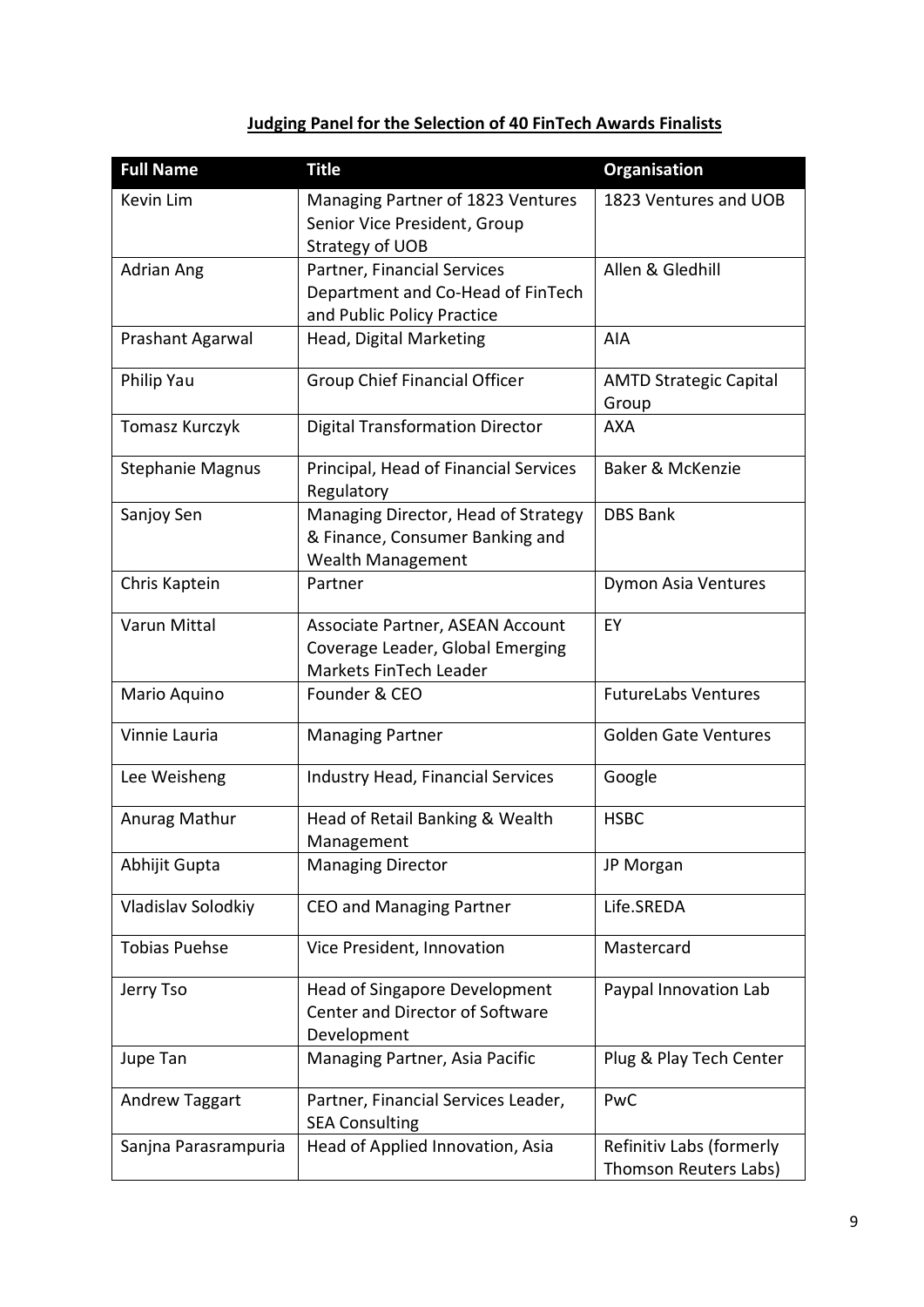| Tong Hsien Hui       | Head of Venture Investing                                           | SGInnovate             |
|----------------------|---------------------------------------------------------------------|------------------------|
| Png Chin Yee         | Head, Financial Institutions and<br>Senior Managing Director, China | Temasek International  |
| <b>Markus Gnirck</b> | Co-founder & Director                                               | Tryb                   |
| Veiverne Yuen        | Co-Founder & Chief Investment<br>Officer                            | Tryb                   |
| Dyota Marsudi        | <b>Executive Director</b>                                           | <b>Vertex Ventures</b> |

### **Awards Finalists at Deal Fridays**

| Friday, 18 October 2019 |                                  |
|-------------------------|----------------------------------|
| 2.00pm-5.00pm           | Deal Friday for Awards Finalists |

### **Awards Presentation and Pitching Sessions at** *SFF x SWITCH*

Presentation of Awards to FinTech Awards Winners

| Monday, 11 November 2019 |                                                         |  |
|--------------------------|---------------------------------------------------------|--|
| $ 4.45$ pm               | Winners of ASEAN SME, ASEAN Open, Singapore Founder and |  |
|                          | <b>Global Awards categories</b>                         |  |

'Live' Pitching Sessions by FinTech Awards Finalists

| Tuesday, 12 November 2019   |                                         |  |  |
|-----------------------------|-----------------------------------------|--|--|
| 12.00pm-12.30pm             | Finalists of ASEAN SME category         |  |  |
| 12.40pm-1.10pm              | Finalists of ASEAN Open category        |  |  |
| 1.20pm-1.50pm               | Finalists of ASEAN Open category        |  |  |
| Wednesday, 13 November 2019 |                                         |  |  |
| 3.20pm-4.30pm               | Finalists of Singapore Founder category |  |  |
| 4.40pm-5.50pm               | <b>Finalists of Global category</b>     |  |  |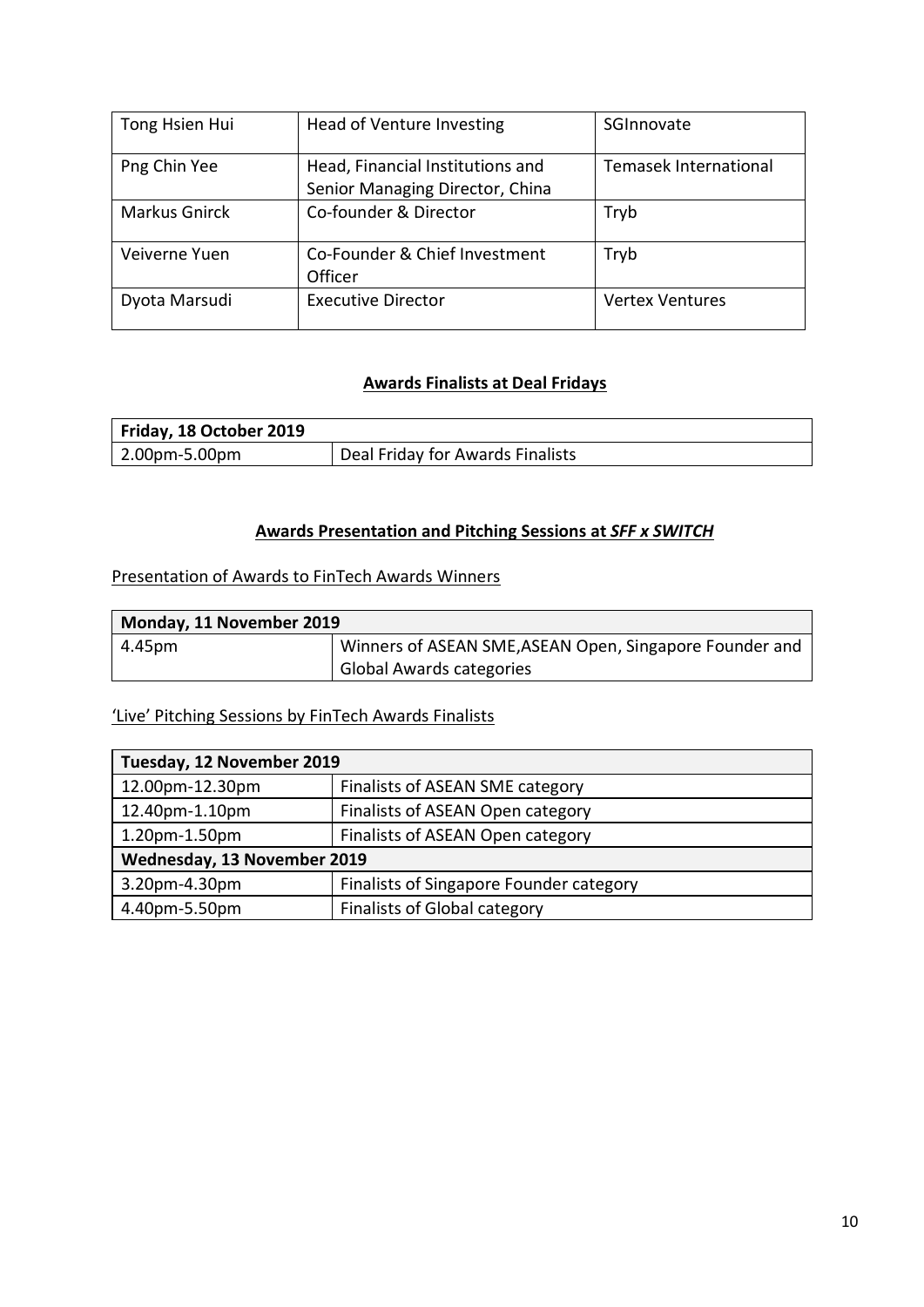| Company<br><b>Name</b> | <b>Solution Name</b> | <b>Description of Company</b><br>and Solution   | <b>Achievements since</b><br>participating in 2018<br><b>FinTech Awards</b> |
|------------------------|----------------------|-------------------------------------------------|-----------------------------------------------------------------------------|
| 2359 Media Pte         | Botbot.AI            | 2359 Media is Asia's                            | 2359 Media won the                                                          |
| Ltd                    |                      | leading software                                | Melco Start-Up                                                              |
|                        |                      | consultancy, focused on                         | Challenge in 2019,                                                          |
|                        |                      | mobile-centric software                         | which was organised                                                         |
|                        |                      | and solutions, with                             | by Melco Resorts &                                                          |
|                        |                      | significant clientele                           | Entertainment                                                               |
|                        |                      | including FOX, Samsung,<br>Singtel and Standard | Limited, one of the<br>world's largest                                      |
|                        |                      | Chartered.                                      | integrated resort                                                           |
|                        |                      |                                                 | operators. <sup>[1]</sup> It also                                           |
|                        |                      | Botbot.AI aims to be the                        | won the 2018 ASEAN                                                          |
|                        |                      | unifying interface for                          | Rice Bowl Startup                                                           |
|                        |                      | enterprise software                             | Award in the "Best                                                          |
|                        |                      | through engaging users on                       | <b>Business Automation</b>                                                  |
|                        |                      | a chat platform they are                        | Tool" category in 2019.                                                     |
|                        |                      | familiar with, and in a                         | Rice Bowl is an awards                                                      |
|                        |                      | language they are                               | programme in its fifth                                                      |
|                        |                      | comfortable in. Through                         | year of running that                                                        |
|                        |                      | their chat interface,                           | recognises innovation,                                                      |
|                        |                      | Botbot.AI allows them to                        | excellence and best                                                         |
|                        |                      | transact, request for                           | practices in startups                                                       |
|                        |                      | information or receive                          | and ecosystem players                                                       |
|                        |                      | notifications from other                        | across Southeast                                                            |
|                        |                      | enterprise systems that                         | Asia. <sup>[2]</sup>                                                        |
|                        |                      | are more complex or                             |                                                                             |
|                        |                      | tedious to use.                                 |                                                                             |

# **Achievements of 2018 FinTech Awards Finalists**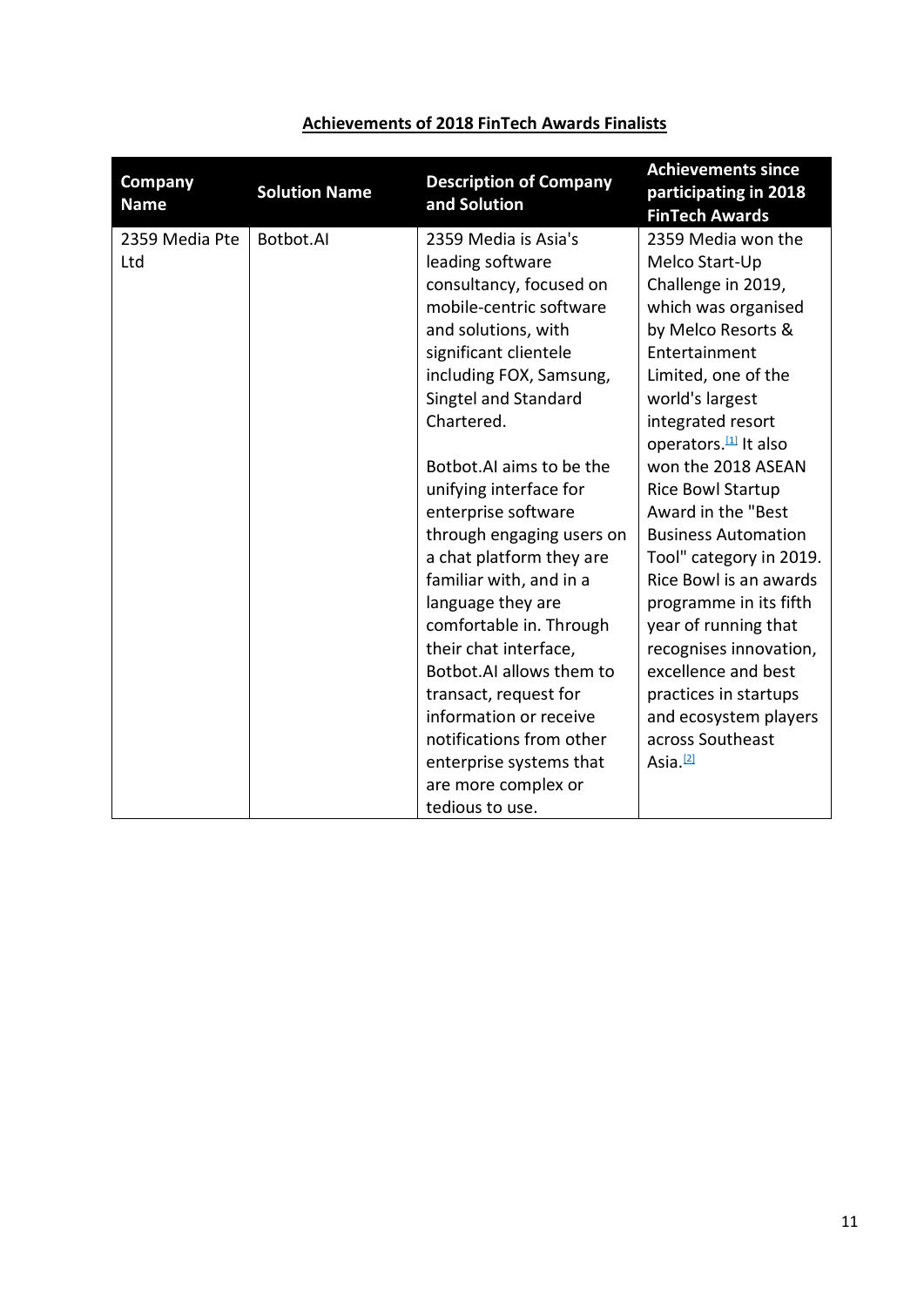| Active.Ai        | <b>TRINITI</b> | Active. Ai is building a    | Active.AI raised US\$3              |
|------------------|----------------|-----------------------------|-------------------------------------|
| (Active          |                | conversational AI Fintech   | million of Series A                 |
| Intelligence Pte |                | Platform from Singapore     | venture funding from                |
| Ltd)             |                | for the rest of world. With | Innocell, the venture               |
|                  |                | their proprietary AI        | capital arm of Spanish              |
|                  |                | Enterprise Platform, they   | banking group Banco                 |
|                  |                | help enable predictive and  | Sabadell in June 2019.              |
|                  |                | intuitive engagement with   | This was an extension               |
|                  |                | their customers on mobile,  | of their Series-A round             |
|                  |                | chat, or voice-enabled IOT  | in 2017 led by Vertex               |
|                  |                | devices.                    | Ventures. <sup>[1]</sup> It also    |
|                  |                |                             | partnered with HDFC                 |
|                  |                | <b>TRINITI empowers</b>     | Securities, a leader in             |
|                  |                | financial institutions with | stock brokering in                  |
|                  |                | intelligent customer        | India to introduce                  |
|                  |                | engagement on mobile,       | Arya, the world's first             |
|                  |                | chat, or voice-enabled IoT  | conversational                      |
|                  |                | devices. Their Enterprise   | financial virtual                   |
|                  |                | Platform comprises of AI    | assistant that enables              |
|                  |                | Engine and various          | AI-driven concierge                 |
|                  |                | middlewares with API that   | services for equities,              |
|                  |                | allows deep integration     | mutual funds and                    |
|                  |                | into numerous banking       | other asset classes. <sup>[2]</sup> |
|                  |                | platforms.                  | Active.AI also                      |
|                  |                |                             | partnered with Kotak                |
|                  |                |                             | Mahindra Bank to                    |
|                  |                |                             | launch an AI-driven                 |
|                  |                |                             | chat bot, Keya in July              |
|                  |                |                             | 2019. To date, Keya                 |
|                  |                |                             | has already served                  |
|                  |                |                             | over 1 million unique               |
|                  |                |                             | users with 93%                      |
|                  |                |                             | accuracy. [3]                       |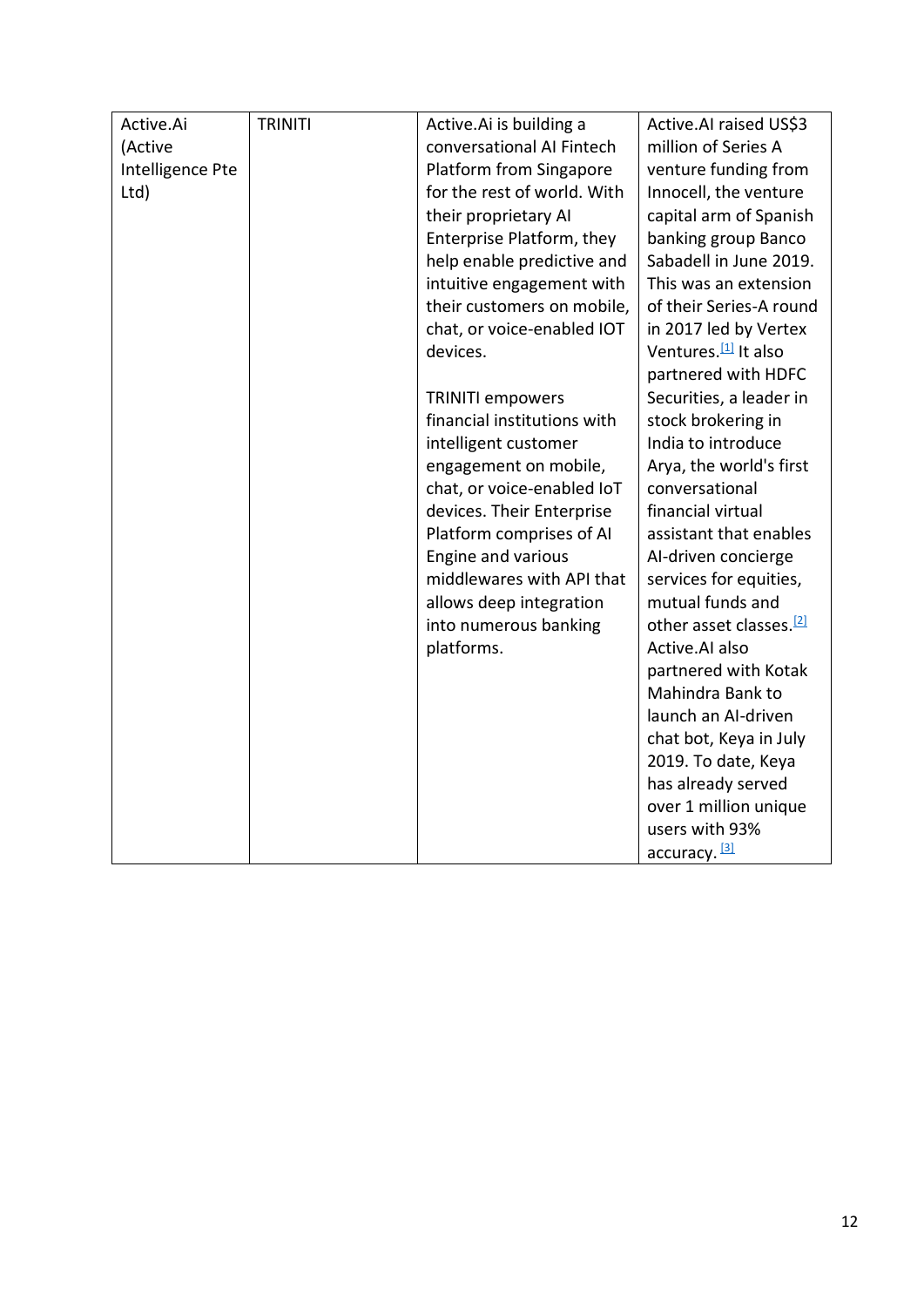| <b>Bondlinc</b>                  | <b>Bondlinc</b>       | Bondlinc is a B2B2C FinTech                           | Bondlinc won the                                  |
|----------------------------------|-----------------------|-------------------------------------------------------|---------------------------------------------------|
| <b>Private Limited</b>           | <b>Pricing Engine</b> | company specialising in trading                       | "Best Growth                                      |
|                                  | Service               | and automation of private                             | Strategy" category in                             |
|                                  |                       | wealth processes relating to                          | the Asian Private                                 |
|                                  |                       | fixed income. Their target                            | Banker Awards in                                  |
|                                  |                       | customers are private banks,                          | February 2019. [1]                                |
|                                  |                       | securities houses, and external                       |                                                   |
|                                  |                       | asset managers and family                             |                                                   |
|                                  |                       | offices.                                              |                                                   |
|                                  |                       |                                                       |                                                   |
|                                  |                       | Bondlinc's Pricing Engine service                     |                                                   |
|                                  |                       | aims to provide fixed income                          |                                                   |
|                                  |                       | pre-trade transparency to sales                       |                                                   |
|                                  |                       | people and investors with their                       |                                                   |
|                                  |                       | proprietary system, while                             |                                                   |
|                                  |                       | ensuring that bond prices are as                      |                                                   |
|                                  |                       | reflective of real market prices                      |                                                   |
|                                  |                       | and actual transaction                                |                                                   |
|                                  |                       | information as possible to                            |                                                   |
|                                  | Artemis               | enable trading.                                       |                                                   |
| Cynopsis<br><b>Solutions Pte</b> |                       | Cynopsis Solutions is a<br>RegTech100 company founded | Cynopsis Solutions, the<br>second place winner of |
| Ltd                              |                       | in 2014 and headquartered in                          | the 2018 FinTech                                  |
|                                  |                       | Singapore. They focus on                              | Awards (Singapore                                 |
|                                  |                       | AML/CFT software-as-a-service                         | Founder category),                                |
|                                  |                       | products that automate the                            | was named as one of                               |
|                                  |                       | manual processes and digitise                         | the world's most                                  |
|                                  |                       | the analogue records and                              | innovative regulatory                             |
|                                  |                       | documentation for their clients.                      | technology firms                                  |
|                                  |                       |                                                       | under the RegTech 100                             |
|                                  |                       | Artemis is a full case                                | list compiled by Global                           |
|                                  |                       | management tool that manages                          | FinTech and RegTech                               |
|                                  |                       | end-to-end customer on-                               | Analyst. <sup>[1]</sup>                           |
|                                  |                       | boarding process, also known as                       |                                                   |
|                                  |                       | Know-Your-Customer (KYC), to                          |                                                   |
|                                  |                       | meet the regulatory                                   |                                                   |
|                                  |                       | requirements for small- and                           |                                                   |
|                                  |                       | medium-sized financial                                |                                                   |
|                                  |                       | institutions, professional                            |                                                   |
|                                  |                       | services companies as well as                         |                                                   |
|                                  |                       | FinTech and blockchain-related                        |                                                   |
|                                  |                       | start-ups.                                            |                                                   |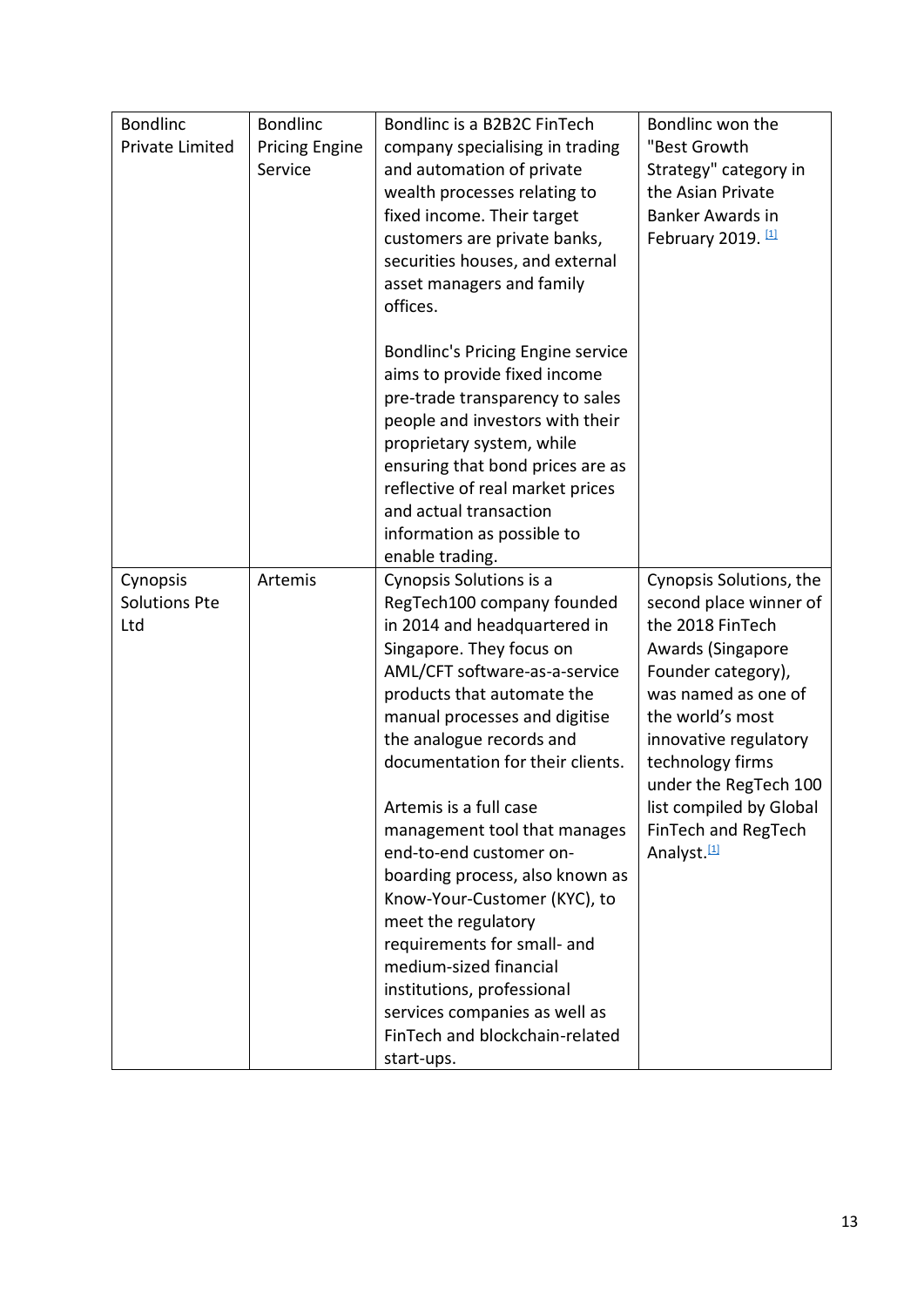| Everspin     | Eversafe | Everspin is a cybersecurity       | Within a short span of one      |
|--------------|----------|-----------------------------------|---------------------------------|
|              |          | company that has invented the     | year since winning the 2018     |
|              |          | world's first 'Dynamic Security   | FinTech Awards (Global          |
|              |          | Module' technology. Awarded       | category), Everspin             |
|              |          | by the President of the Republic  | expanded rapidly into India     |
|              |          | of Korea as 'the best startup of  | and Japan in 2019. It           |
|              |          | the year' in 2017, Everspin is    | established a joint venture     |
|              |          | applying their technology to      | with the Phoenix Group in       |
|              |          | mobile application as an end-     | India and secured exclusive     |
|              |          | point security solution.          | security consultancy with all   |
|              |          |                                   | subsidiaries of Japanese        |
|              |          | Eversafe is a mobile security     | financial group SBI             |
|              |          | solution which enables a server   | Holdings. [1] [2]               |
|              |          | to send a disposable random       |                                 |
|              |          | security module in a real-time    |                                 |
|              |          | basis to user's programme. This   |                                 |
|              |          | technology gives potential        |                                 |
|              |          | hackers no time to analyse the    |                                 |
|              |          | module to hack the user's         |                                 |
|              |          | programme. In addition to the     |                                 |
|              |          | secureness of Eversafe, the       |                                 |
|              |          | solution can detect hacking       |                                 |
|              |          | threats on a real-time basis.     |                                 |
| Privé        | Privé    | Recognised as the fastest         | Privé Technologies won the      |
| Technologies | Managers | growing technology company in     | "Best Structured Product        |
|              |          | Hong Kong by Deloitte in 2017     | Technological Solution"         |
|              |          | and ranked 14th fastest growing   | award at the SRP Asia 2019      |
|              |          | technology company in 2018 by     | in April this year. The award   |
|              |          | the Financial Times' FT 1000      | was given by Structured         |
|              |          | APAC, Privé provides end-to-      | <b>Retail Products Limited</b>  |
|              |          | end solutions for banks,          | (SRP), which is a global        |
|              |          | financial advisors, asset         | structured product research     |
|              |          | managers and insurance            | firm that is part of the        |
|              |          | companies.                        | Euromoney group of              |
|              |          |                                   | companies. <sup>[1]</sup> Privé |
|              |          | Privé is an integrated and        | Technologies also won the       |
|              |          | modular solution which enables    | "Best Core Banking              |
|              |          | their clients to augment existing | Platform" and "Best             |
|              |          | systems without having to         | IAM/MFO Solution"               |
|              |          | undergo a wholesale               | categories under the Asian      |
|              |          | replacement or exchange of a      | Private Banker Awards in        |
|              |          | system. The platform aims to      | February 2019. <sup>[2]</sup>   |
|              |          | maximise engagement between       |                                 |
|              |          | the advisor and the investor by   |                                 |
|              |          | making advisors more efficient    |                                 |
|              |          | so that they can spend more       |                                 |
|              |          | time on client management.        |                                 |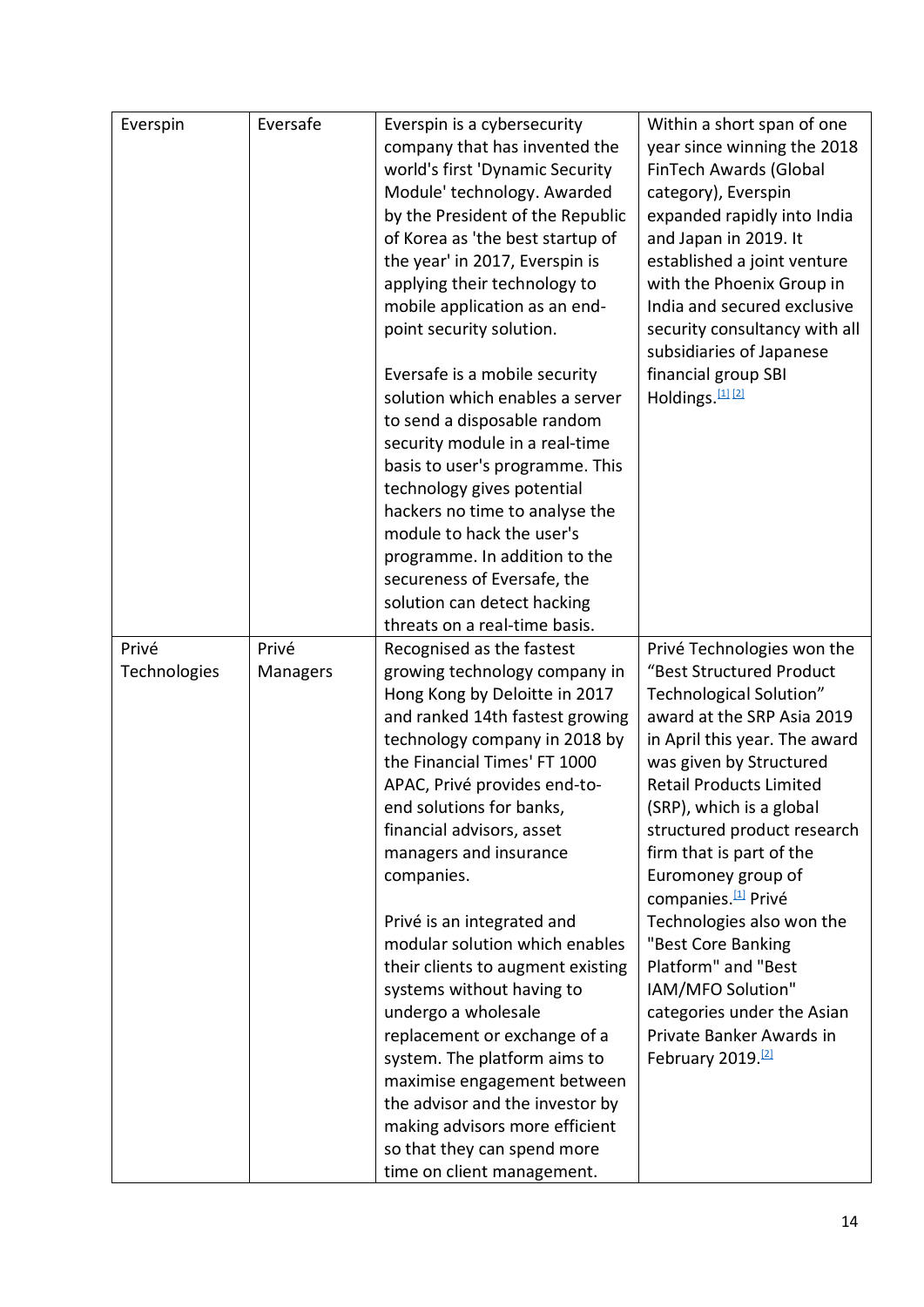| SQREEM          | <b>SQREEM AI</b> | SQREEM is a Singapore-based       | SQREEM, the second prize               |
|-----------------|------------------|-----------------------------------|----------------------------------------|
| Technologies    | insights,        | FinTech with proprietary          | winner of ASEAN Open                   |
| Pte Ltd         | Media &          | cognitive artificial intelligence | category in FinTech Awards             |
|                 | Attribution      | (AI) system that automates        | 2018, also won the "Future             |
|                 | <b>Buying</b>    | media buying and gives            | Star Award" at the FinTech             |
|                 | Platform         | computers a higher level of       | Business Camp Tokyo, a                 |
|                 |                  | understanding of human            | popular accelerator                    |
|                 |                  | behaviour.                        | programme supported by                 |
|                 |                  |                                   | the Tokyo Metropolitan                 |
|                 |                  | SQREEM has built a cloud-         | Government, in December                |
|                 |                  | hosted AI automated insights,     | 2018.41                                |
|                 |                  | micro-segmentation, media         |                                        |
|                 |                  | testing and media buying          |                                        |
|                 |                  | platform, with full attribution   |                                        |
|                 |                  | and are fully GDPR compliant.     |                                        |
|                 |                  | They compress the research and    |                                        |
|                 |                  | testing process from weeks to     |                                        |
|                 |                  | minutes. They are data and        |                                        |
|                 |                  | language agnostic, and can use    |                                        |
|                 |                  | any source of data - structured   |                                        |
|                 |                  | or unstructured.                  |                                        |
| Symphony        | Symphony         | Symphony is a cloud-based         | Symphony raised US\$165                |
| Communication   |                  | messaging and collaboration       | million of funding from                |
| <b>Services</b> |                  | platform that securely connects   | <b>Standard Chartered, MUFG</b>        |
|                 |                  | markets, organisations and        | <b>Innovation Partners and</b>         |
|                 |                  | individuals.                      | other undisclosed investors            |
|                 |                  |                                   | in June 2019. <sup>[1]</sup> Currently |
|                 |                  | Protected with customer-owned     | valued at US\$1.4 billion, its         |
|                 |                  | encryption keys, Symphony's       | other backers include                  |
|                 |                  | communications platform           | Google, Societe Generale,              |
|                 |                  | increases workflow productivity   | UBS, BNP Paribas, along                |
|                 |                  | while maintaining global          | with a consortium of 14 of             |
|                 |                  | regulatory compliance.            | the world's largest                    |
|                 |                  | Symphony is focused on            | investment banks and                   |
|                 |                  | providing a solution for the      | money managers, including              |
|                 |                  | financial services industry to    | Bank of America, JP                    |
|                 |                  | capture the mindshare of one of   | Morgan, Goldman Sachs                  |
|                 |                  | the most highly-regulated         | and BlackRock. <sup>[2]</sup>          |
|                 |                  | sectors.                          |                                        |

\*\*\*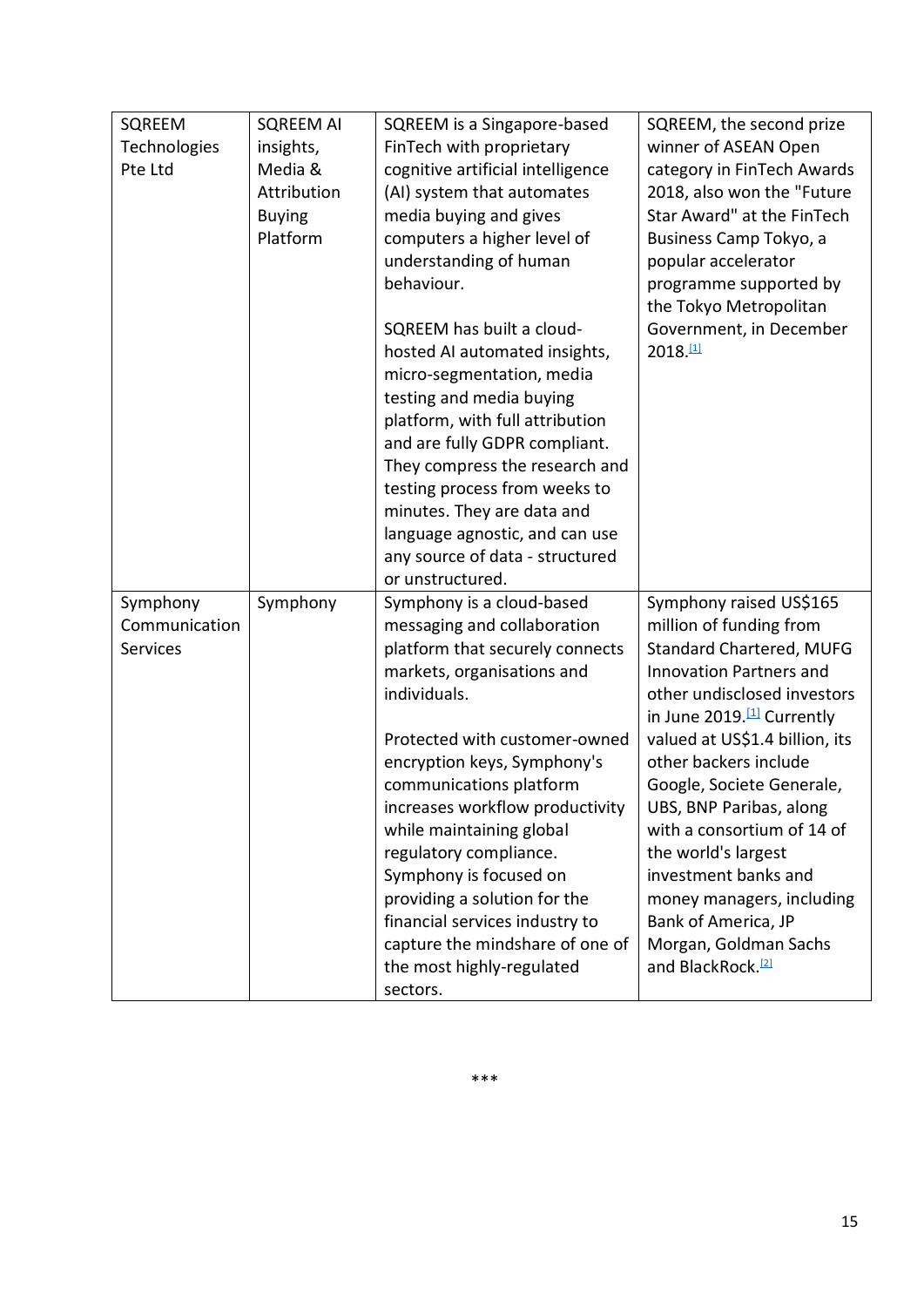#### **About the Monetary Authority of Singapore**

The Monetary Authority of Singapore (MAS) is Singapore's central bank and integrated financial regulator. As central bank, MAS promotes sustained, non-inflationary economic growth through the conduct of monetary policy and close macroeconomic surveillance and analysis. It manages Singapore's exchange rate, official foreign reserves, and liquidity in the banking sector. As an integrated financial supervisor, MAS fosters a sound financial services sector through its prudential oversight of all financial institutions in Singapore – banks, insurers, capital market intermediaries, financial advisors, and stock exchanges. It is also responsible for well-functioning financial markets, sound conduct, and investor education. MAS also works with the financial industry to promote Singapore as a dynamic international financial centre. It facilitates the development of infrastructure, adoption of technology, and upgrading of skills in the financial industry.

#### **About The Association of Banks in Singapore**

The Association of Banks in Singapore (ABS) plays an active role in promoting and representing the interests of the banking community in Singapore. In doing so, ABS works closely with the relevant government authorities towards the development of a sound financial system in Singapore. Since its establishment in 1973, ABS has promoted common understanding among its members and projected a unifying voice on banking issues. It has brought its members closer together through various guidelines and banking practices as well as the support of projects of mutual benefit to face the challenges of the financial and banking community in Singapore. Today, ABS has a membership of 158 local and foreign banks. More information on ABS is available on the website: www.abs.org.sg.

#### **About the Singapore FinTech Festival**

Singapore FinTech Festival (SFF) is the world's largest FinTech festival and a global platform for the FinTech community, drawing close to 45,000 participants comprising FinTech players, technopreneurs, policy makers, financial industry leaders, investors including private equity players and venture capitalists, and academics. The 2018 Festival saw participants from over 127 countries, hosted more than 250 global luminaries and 480 exhibitors, and featured highlights such as the FinTech Conference with a new AI in Finance Summit and Global Investors' Summit, the FinTech Awards, Global FinTech Hackcelerator, Innovation Lab Crawl and Industry Networking and Workshops. The Festival is organised by the Monetary Authority of Singapore (MAS) in partnership with The Association of Banks in Singapore and in collaboration with SingEx Holdings. Find out more at [www.fintechfestival.sg.](http://www.fintechfestival.sg/)

#### **About SWITCH**

Organised by Enterprise Singapore, National Research Foundation Singapore (NRF) and Intellectual Property Intermediary (IPI) Singapore, SWITCH is a platform where scientific discoveries and advancements are transformed into disruptive technology applications that will redefine the way we live. It focuses on deep tech applications in the areas of manufacturing, urban solutions, health and biomedical sciences and digital services.

SWITCH is where companies identify new technologies for business transformation and where collaborations are formed. It convenes entrepreneurs, investors, researchers, innovator and industry professionals from diverse backgrounds. Find out more at www.switchsg.org.